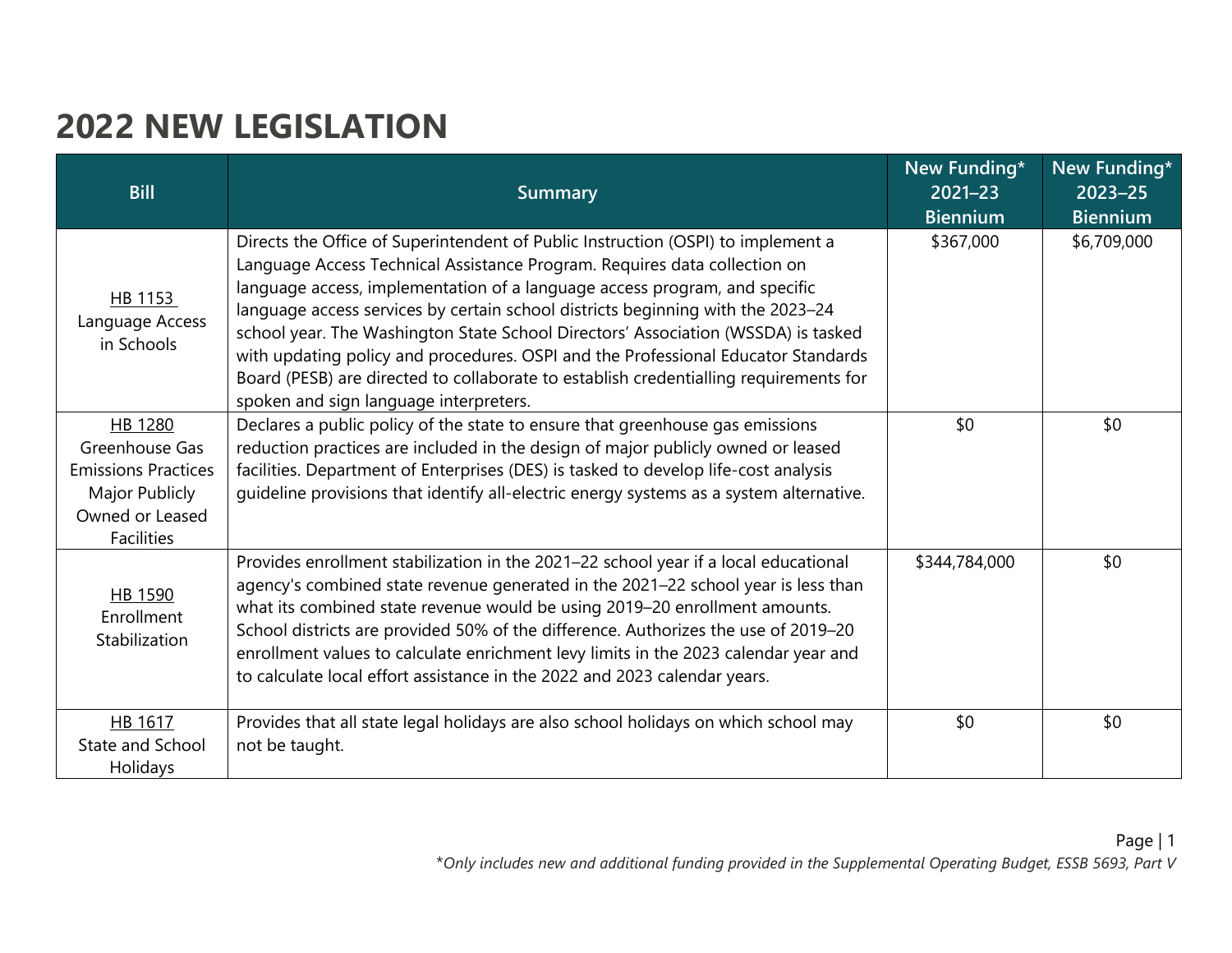| <b>Bill</b>                                                                       | <b>Summary</b>                                                                                                                                                                                                                                                                                                                                                                                                                                                                                                                                     | New Funding*<br>$2021 - 23$<br><b>Biennium</b> | New Funding*<br>$2023 - 25$<br>Biennium |
|-----------------------------------------------------------------------------------|----------------------------------------------------------------------------------------------------------------------------------------------------------------------------------------------------------------------------------------------------------------------------------------------------------------------------------------------------------------------------------------------------------------------------------------------------------------------------------------------------------------------------------------------------|------------------------------------------------|-----------------------------------------|
| HB 1630<br>Carrying Weapons<br>at Certain Meetings                                | Prohibits firearms and other prohibited arms at schools, on school-provided<br>transportation, or areas of facilities that are being used exclusively by public or<br>private schools, subject to various exemptions.                                                                                                                                                                                                                                                                                                                              | \$0                                            | \$0                                     |
| HB 1644<br>Allowable uses of<br><b>School District</b><br>Transportation<br>Funds | Expands allowable uses of school districts' transportation vehicle funds to include<br>purchase, installation, and repair of electric vehicle charging stations and other zero-<br>emission fueling stations for pupil transportation vehicles.                                                                                                                                                                                                                                                                                                    | \$145,489,000                                  | \$548,334,000                           |
| HB 1664<br>504(26)<br>Schools/support<br>funding                                  | Increases minimum allocations for nurses, social workers, psychologists, and<br>counselors in the prototypical school funding model over three school years<br>beginning in the 2022-23 school year. Designates certain staff positions as Physical,<br>Social, and Emotional Support staff (PSES staff). OSPI is directed to adopt rules.<br>Additionally, OSPI is required to provide to the Legislature four biennial<br>implementation reports.                                                                                                | \$0                                            | \$0                                     |
| HB 1669<br>Permitting Retired<br>Individuals to Work                              | Permits individuals retired from the public employees' retirement system, the<br>teachers' retirement system, and the school employees' retirement system additional<br>opportunities to work for a school district for up to 1,040 hours per school year while<br>in receipt of pension benefits until July 1, 2025. Individuals may work in non-<br>administrative, superintendent, or in-school administrator positions. The district<br>superintendent and in-school administrator positions are in districts with less than<br>2000 students. | \$0                                            | \$0                                     |
| HB 1723<br>Closing the Digital<br><b>Divide</b>                                   | Codifies the Digital Equity Forum and adds a provision allowing funds to be used to<br>compensate additional persons with lived experience navigating barriers to digital<br>connectivity. Establishes the digital equity planning grant program with priority<br>going to applicants that increase the number of PK-12 students gaining access to<br>greater levels of digital inclusion.                                                                                                                                                         | \$0                                            | \$0                                     |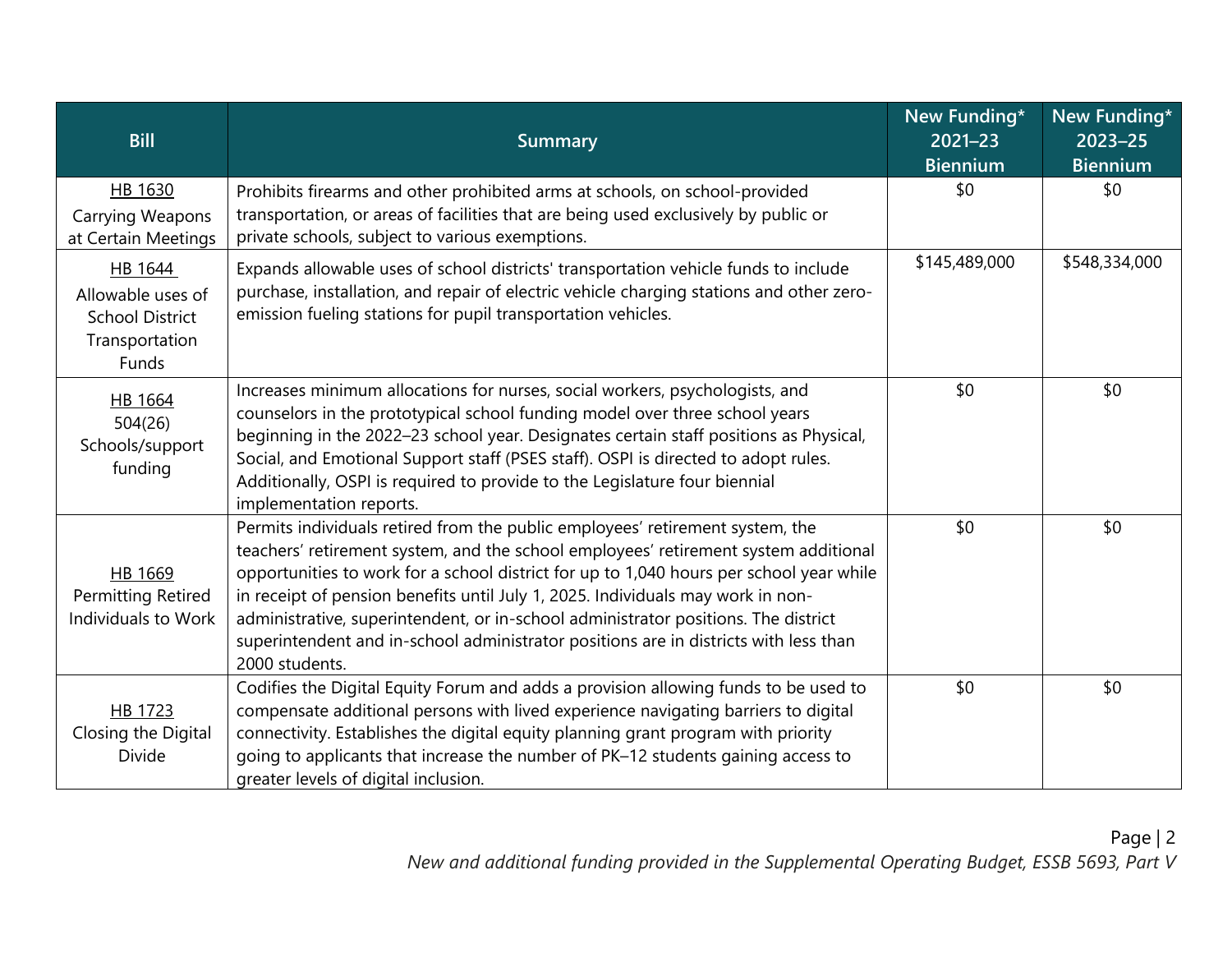| <b>Bill</b>                                                                          | <b>Summary</b>                                                                                                                                                                                                                                                                                                                                                                                                                                 | New Funding*<br>2021-23<br><b>Biennium</b> | New Funding*<br>$2023 - 25$<br><b>Biennium</b> |
|--------------------------------------------------------------------------------------|------------------------------------------------------------------------------------------------------------------------------------------------------------------------------------------------------------------------------------------------------------------------------------------------------------------------------------------------------------------------------------------------------------------------------------------------|--------------------------------------------|------------------------------------------------|
| HB 1800<br><b>Behavioral Health</b><br>for Minors                                    | Requires the Health Care Authority (HCA) to design and implement a parent/family<br>portal to connect families with information and services related to behavioral health<br>for minors. Additionally, HCA is required to dedicate staff resources to conducting<br>engagement efforts with parents/families, youth, and behavioral health providers<br>related to behavioral health services for minors.                                      | \$0                                        | \$0                                            |
| HB 1833<br>Electronic<br>Information<br><b>Submission Option</b><br>for School Meals | Requires OSPI to oversee the development and implementation of a statewide<br>electronic repository of household income information that is required for a<br>student's enrollment in a free and reduced-price meal program. The bill also exempts<br>this household income information from disclosure under the Public Records Act and<br>directs OSPI to submit annual reports on the implementation of the electronic<br>repository.       | \$0                                        | \$0                                            |
| HB 1834<br><b>Student Excused</b><br>Absences for Mental<br><b>Health Reasons</b>    | Requires that OSPI rules categorize a student absence from school for a mental<br>health reason as an excused absence due to illness, health condition, or medical<br>appointment. Additionally, OSPI is charged with developing, in consultation with a<br>student advisory group, guidelines to implement the student absence rules.                                                                                                         | \$0                                        | \$0                                            |
| HB 1835<br>Increasing<br>Postsecondary<br>Enrollment                                 | Requires the Washington Student Achievement Council (WSAC) to conduct a<br>statewide marketing campaign to promote the Washington College Grant.                                                                                                                                                                                                                                                                                               | \$0                                        | \$0                                            |
| HB 1867<br><b>Expanding Dual</b><br>Credit Program Data<br>Categories                | Expands categories of data to be included in the annual dual credit report to the<br>Legislature in addition to revising responsibilities in coordinating and producing the<br>report.                                                                                                                                                                                                                                                         | \$0                                        | \$0                                            |
| HB 1878<br>Participation in<br>Community<br><b>Eligibility Provision</b>             | Expands the Community Eligibility Provision (CEP), a program to provide meals at no<br>cost to students in low-income communities, mandatory participation requirements<br>to all public schools with an identified student percentage of 40%, or lower if<br>permitted by federal law. Requires school districts, to the extent practicable, to group<br>schools for the purpose of maximizing the number of schools eligible to participate. | \$21,667,000                               | \$43,282,000                                   |

*New and additional funding provided in the Supplemental Operating Budget, ESSB 5693, Part V*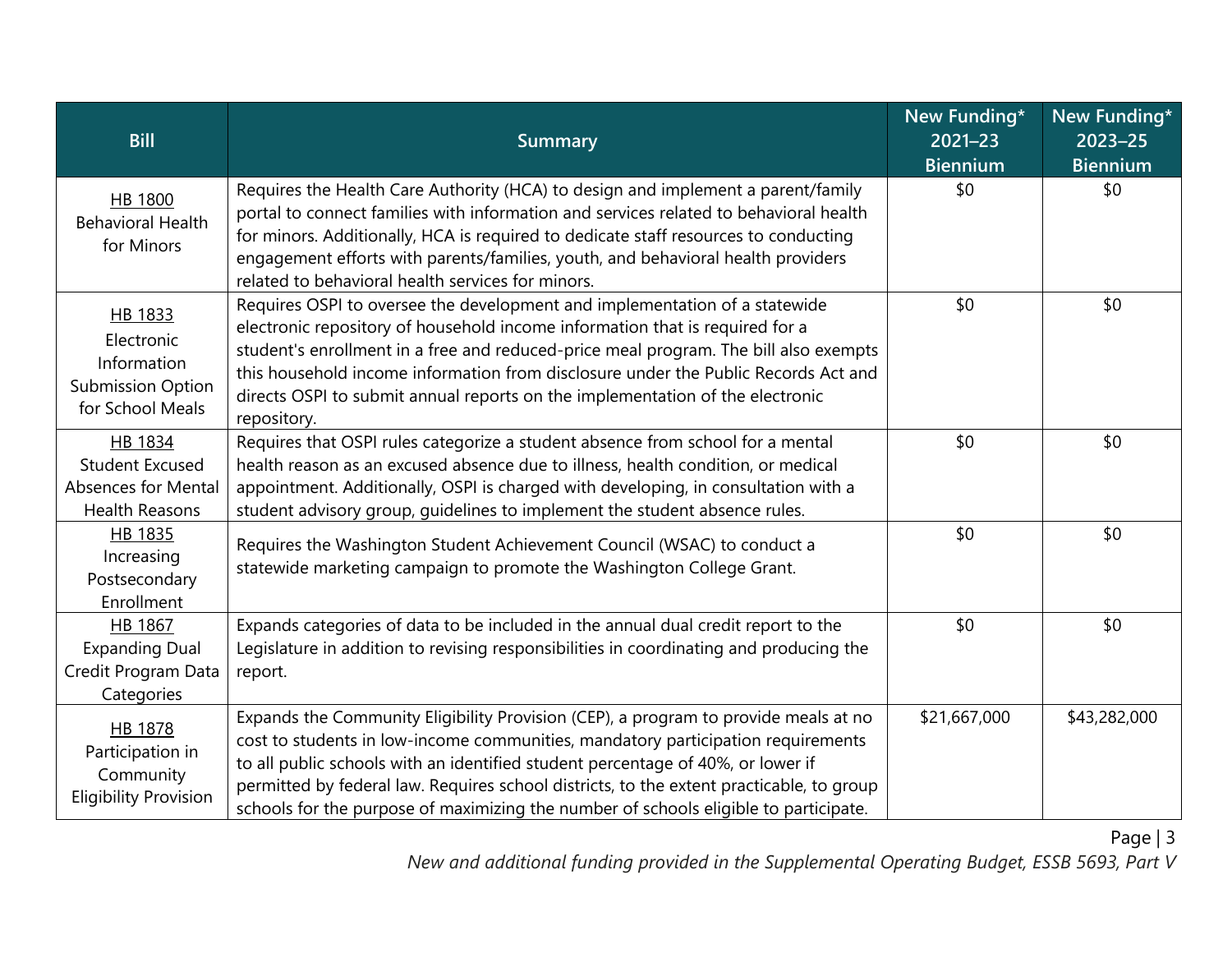| <b>Bill</b>               | <b>Summary</b>                                                                         | New Funding*<br>$2021 - 23$ | New Funding*<br>$2023 - 25$ |
|---------------------------|----------------------------------------------------------------------------------------|-----------------------------|-----------------------------|
|                           |                                                                                        | <b>Biennium</b>             | <b>Biennium</b>             |
| <b>HB 1890</b>            | Directs the Children and Youth Behavioral Health Work Group to convene an              | \$0                         | \$0                         |
| Children Behavioral       | advisory group to develop a strategic plan related to access to behavioral health      |                             |                             |
| Health                    | services for families with children from pregnancy through transition to adulthood.    |                             |                             |
| HB 1905                   |                                                                                        | \$0                         | \$0                         |
| Homelessness              | Requires the Department of Children, Youth, and Families, in coordination with the     |                             |                             |
| Youth Discharged          | Office of Homeless Youth Prevention and Protection Programs, to develop and            |                             |                             |
| from Publicly             | implement a rapid response team that appropriately responds to support youth and       |                             |                             |
| Funded Systems of         | young adults exiting a publicly funded system of care.                                 |                             |                             |
| Care                      |                                                                                        |                             |                             |
| HB 1941                   | Prohibits school lockdown drills from including live simulations or reenactments of    | \$0                         | \$0                         |
| <b>Prohibiting Active</b> | active shooter scenarios that are not trauma-informed and age and developmentally      |                             |                             |
| <b>Shooter Drills</b>     | appropriate.                                                                           |                             |                             |
| HB 1955                   | Makes numerous changes to education and other requirements related to students         | \$0                         | \$0                         |
| Students Subject to       | who are the subject of a dependency proceeding. This includes changes related to       |                             |                             |
| a Dependency              | definitions, transmittal of education records, educational continuity, transportation, |                             |                             |
| Proceeding                | and foster care liaisons. Defines students who are the subject of a dependency         |                             |                             |
|                           | proceeding.                                                                            |                             |                             |
| HB 1974                   | Transfers duties related to the conduct of elections for members of the State Board    | \$0                         | \$0                         |
| <b>Transfers State</b>    | of Education and educational service district boards from OSPI to the Washington       |                             |                             |
| <b>Board of Education</b> | State School Directors' Association (WSSDA).                                           |                             |                             |
| and Educational           |                                                                                        |                             |                             |
| Service District          |                                                                                        |                             |                             |
| <b>Election Duties</b>    |                                                                                        |                             |                             |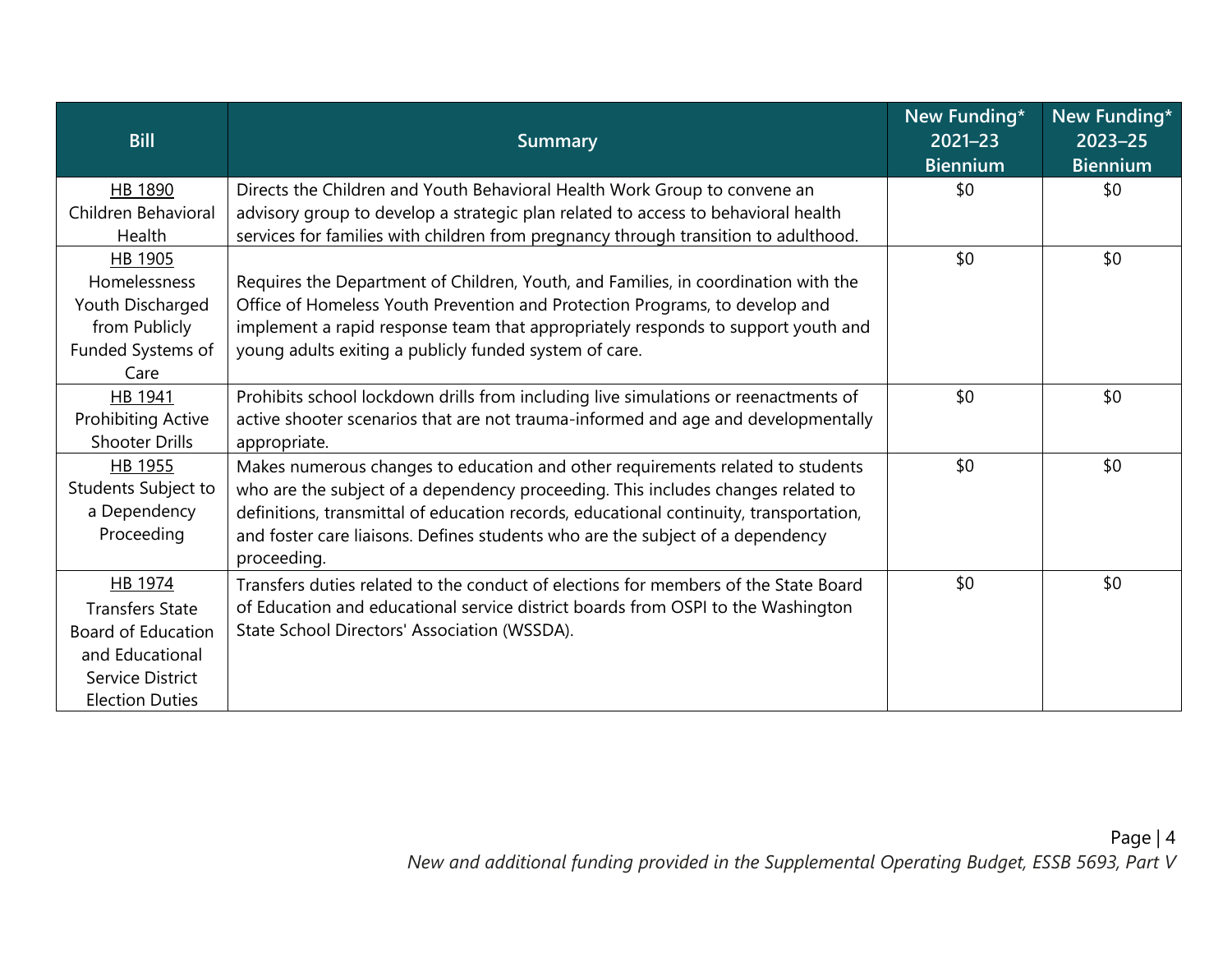| <b>Bill</b>                                                                                           | <b>Summary</b>                                                                                                                                                                                                                                                                                                                                                                                                                                                                                        | New Funding*<br>$2021 - 23$<br><b>Biennium</b> | New Funding*<br>$2023 - 25$<br><b>Biennium</b> |
|-------------------------------------------------------------------------------------------------------|-------------------------------------------------------------------------------------------------------------------------------------------------------------------------------------------------------------------------------------------------------------------------------------------------------------------------------------------------------------------------------------------------------------------------------------------------------------------------------------------------------|------------------------------------------------|------------------------------------------------|
| HB 2019<br>Increasing<br><b>Educational and</b><br>Training<br>Opportunities for<br>Careers in Retail | Requires the Workforce Training and Education Coordinating Board, with certain<br>stakeholders, to identify certain skills and educational needs and gaps for retail<br>workers. Additionally, the Workforce Board and certain stakeholders are required to<br>make recommendations to the Legislature on developing credentials, and creating<br>educational and career opportunities, for retail workers.                                                                                           | \$0                                            | \$0                                            |
| HB 2068<br>Imagination Library                                                                        | Requires the Department of Children, Youth, and Families to coordinate with OSPI to<br>select a qualified nonprofit organization physically located in Washington to create<br>and operate the Imagination Library of Washington Program that would contract<br>with a national nonprofit foundation that exists for the purpose of working with local<br>entities to identify eligible children and mail age-appropriate, high-quality books<br>each month to those children at no cost to families. | \$0                                            | \$0                                            |
| HB 2078<br>Outdoor Learning<br>Grant Program                                                          | Establishes the Outdoor Learning Grant Program to develop and support educational<br>experiences for students. Creates the Outdoor Education Experiences Program,<br>within the grant program, to develop and support outdoor learning opportunities for<br>fifth and sixth grade students.                                                                                                                                                                                                           | \$10,000,000                                   | \$40,000,000                                   |
| SB 5017<br><b>School District</b><br>Procurement                                                      | Modifies the list of school district purchases that require public notification and<br>bidding to include construction work by a contractor who meets the public works<br>responsible bidder criteria, where previously it included "other work" generally.                                                                                                                                                                                                                                           | \$0                                            | \$0                                            |
| SB 5252<br><b>School District</b><br>Consultation with<br><b>Local Tribes</b>                         | Requires OSPI's Office of Native Education (ONE), in conjunction with the<br>Washington State Native Education Advisory Committee and WSSDA's Government-<br>to-Government Task Force, to collaborate with the Tribal Leaders Congress on<br>Education to develop a tribal consultation training and schedule. The consultation<br>and training must be developed and finalized by January 1, 2023.                                                                                                   | \$294,000                                      | \$568,000                                      |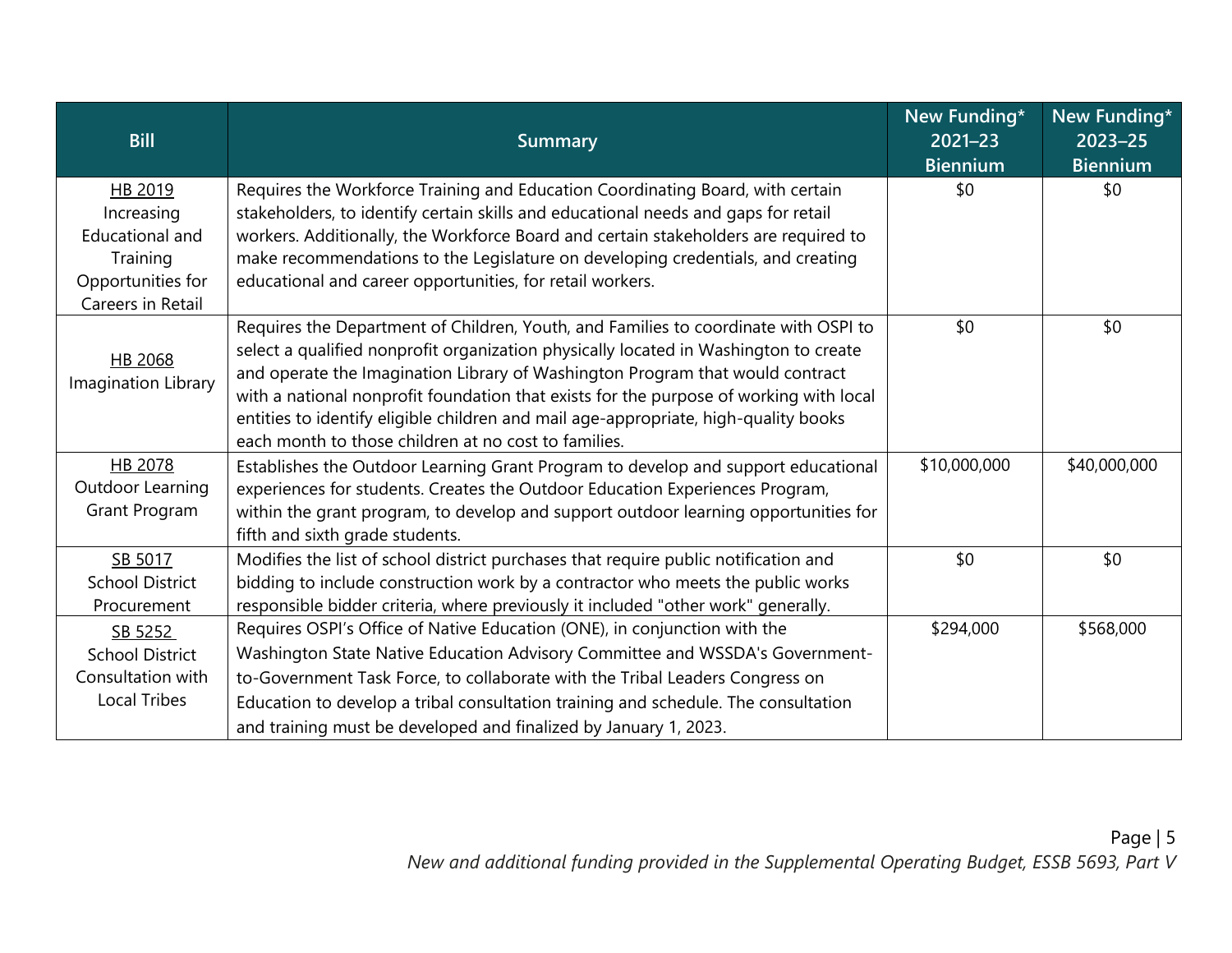| <b>Bill</b>                        | <b>Summary</b>                                                                                                                                                         | New Funding*<br>$2021 - 23$<br><b>Biennium</b> | New Funding*<br>$2023 - 25$<br><b>Biennium</b> |
|------------------------------------|------------------------------------------------------------------------------------------------------------------------------------------------------------------------|------------------------------------------------|------------------------------------------------|
| SB 5376<br><b>Education Ombuds</b> | Requires public schools to annually notify parents/families, students, and school<br>employees about the services available through the Office of the Education Ombuds | \$0                                            | \$0                                            |
| Awareness                          | (OEO). Tasks OEO with developing a template of the notification information with<br>translation into Spanish and include other languages as resources allow.           |                                                |                                                |
| SB 5497                            |                                                                                                                                                                        | \$0                                            | \$0                                            |
| Voting Authority to                | Stipulates that all members of the State Board of Education are considered voting                                                                                      |                                                |                                                |
| <b>Student Members of</b>          | members, including student members. The quorum requirement for the transaction                                                                                         |                                                |                                                |
| the State Board of                 | of business is changed from eight voting members to nine members.                                                                                                      |                                                |                                                |
| Education                          |                                                                                                                                                                        |                                                |                                                |
| SB 5498                            | Authorizes school districts, if requested by the student's parent, quardian, or                                                                                        | \$0                                            | \$0                                            |
| Awarding High                      | custodian, to issue a high school diploma to a deceased student if the student was                                                                                     |                                                |                                                |
| <b>School Diplomas</b>             | academically eligible to graduate. Requires the student to have been deemed on-                                                                                        |                                                |                                                |
| Posthumously                       | track for graduation and to have matriculated into high school before death.                                                                                           |                                                |                                                |
| SB 5539                            | Stipulates state funding be provided to each educational service district (ESD) for the                                                                                | \$1,009,000                                    | \$4,040,000                                    |
| <b>Educational Service</b>         | employer cost of the school employees' benefits provided to the employees of the                                                                                       |                                                |                                                |
| <b>District Funding</b>            | ESD that are covered by a collective bargaining agreement.                                                                                                             |                                                |                                                |
| SB 5600                            | Requires the Washington State Apprenticeship and Training Council to establish                                                                                         | \$0                                            | \$0                                            |
| Sustainability and                 | sector-based platforms to promote industry collaboration and review classroom and                                                                                      |                                                |                                                |
| Expansion of                       | on-the-job training standards for apprenticeship programs, review and recommend                                                                                        |                                                |                                                |
| Apprenticeship                     | applications for new apprenticeship programs to the Apprenticeship Council, and                                                                                        |                                                |                                                |
| Programs                           | collaborate with any relevant Centers of Excellence.                                                                                                                   |                                                |                                                |
| SB 5657                            | Requires school districts operating an institutional education program for youth in                                                                                    | \$200,000                                      | \$0                                            |
| Computer Science                   | state long-term juvenile institutions to provide an opportunity to access an elective                                                                                  |                                                |                                                |
| Courses in Juvenile                | computer science course.                                                                                                                                               |                                                |                                                |
| institutions                       |                                                                                                                                                                        |                                                |                                                |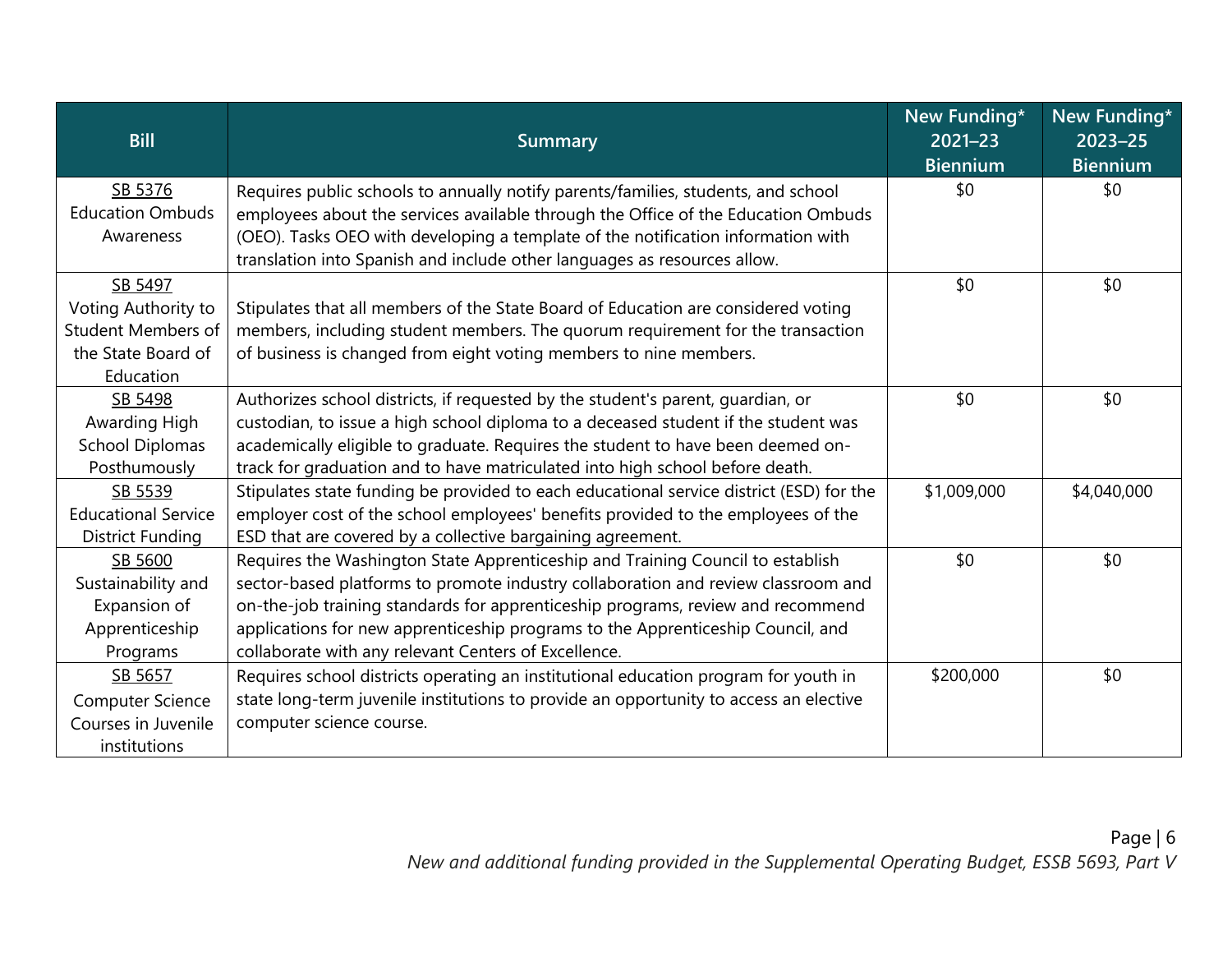| <b>Bill</b>                                                                     | <b>Summary</b>                                                                                                                                                                                                                                                                                                                                                             | New Funding*<br>$2021 - 23$ | New Funding*<br>$2023 - 25$ |
|---------------------------------------------------------------------------------|----------------------------------------------------------------------------------------------------------------------------------------------------------------------------------------------------------------------------------------------------------------------------------------------------------------------------------------------------------------------------|-----------------------------|-----------------------------|
|                                                                                 |                                                                                                                                                                                                                                                                                                                                                                            | <b>Biennium</b>             | <b>Biennium</b>             |
| SB 5676<br>Public Employees<br>and Teachers' Plan 1<br><b>Benefit Increases</b> | Provides a one-time, 3% benefit increase to public employees' retirement Plan 1 and<br>teachers' retirement plan 1 up to a maximum of \$110 per month beginning July 1,<br>2022. To be eligible for the increase, the member must be retired on or before July 1,<br>2021. This increase only applies for members that are not receiving a minimum<br>benefit.             | \$0                         | \$0                         |
| SB 5720<br><b>Student Financial</b><br>Literacy                                 | Requires each school district, charter school, and state-tribal education compact<br>school, by March 1, 2023, to adopt one or more goals for expanding financial<br>education instruction to students in their district. Specifies that the Financial<br>Education Public-Private Partnership's model goals must be published on OSPI's<br>website by September 10, 2022. | \$3,000,000                 | \$6,000,000                 |
| SB 5756<br>Semiquincentennial<br>Committee                                      | The Semiquincentennial Committee is established to coordinate and provide<br>guidance for Washington's official observance of the 250th anniversary of the<br>founding of the United States, as marked by the Declaration of Independence in<br>1776. The Superintendent of Public Instruction or the Superintendent's designee is<br>called to be on the committee.       | \$0                         | \$0                         |
| SB 5764<br>Apprenticeships and<br><b>Higher Education</b>                       | Requires the State Board for Community and Technical Colleges (SBCTC) to provide<br>eligible apprentices access to the Washington College Grant for Apprenticeships<br>(WCG-A) through the financial aid office at the college where the apprentice receives<br>Related Supplemental Instruction (RSI).                                                                    | \$2,000                     | \$4,000                     |
| SB 5789<br>Innovation<br>Challenge Program                                      | Creates the Washington Career and College Pathways Innovation Challenge<br>Program. The program will be administered by the Washington Student Achievement<br>Council. The purpose of the program is to meet statewide attainment goals using<br>local and regional partnerships.                                                                                          | \$0                         | \$0                         |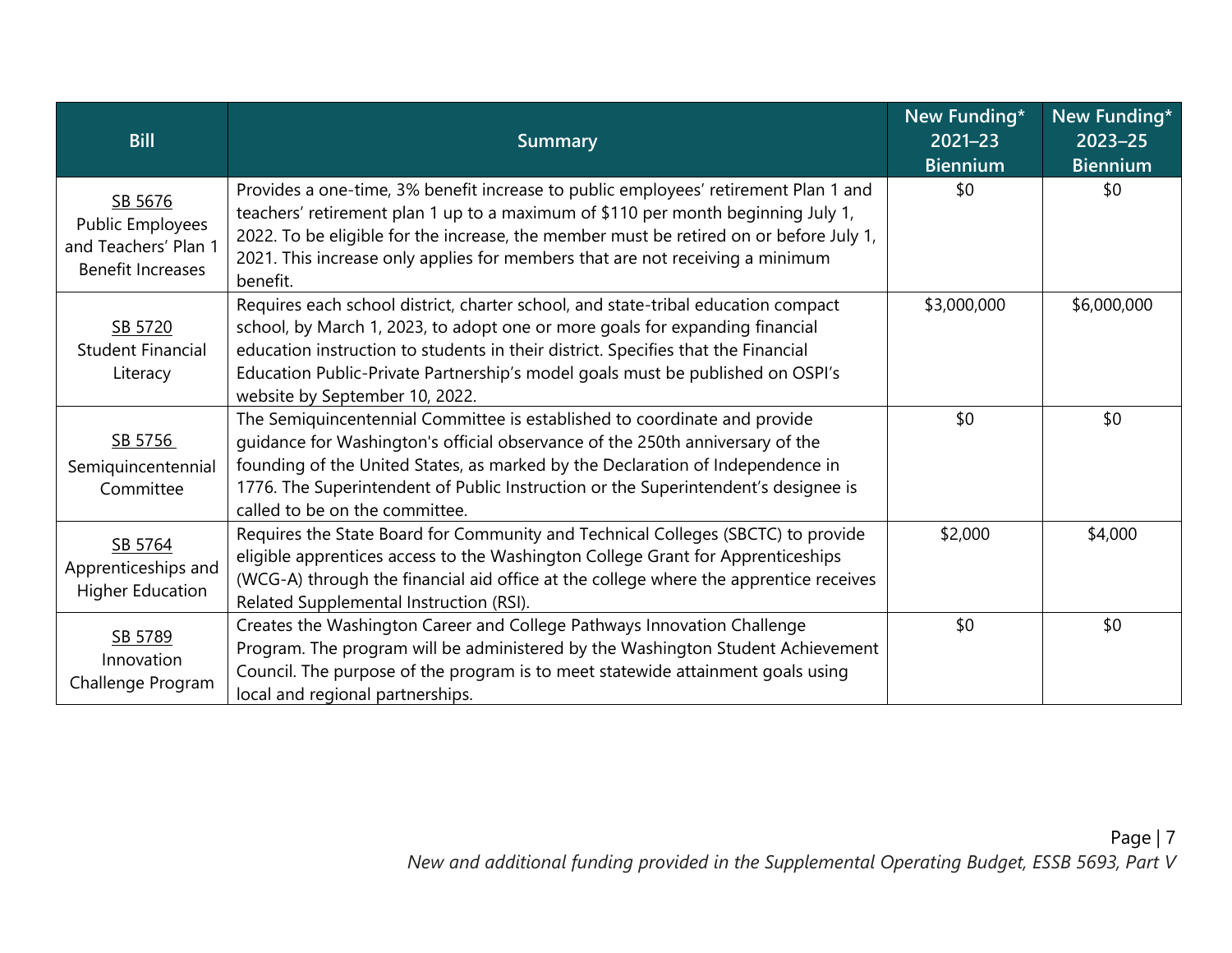| <b>Bill</b>                                                                                      | <b>Summary</b>                                                                                                                                                                                                                                                                                                                                                                                                                                                                                                                                                                                                                                                                                                                                                                                                                                                                                                       | New Funding*<br>$2021 - 23$<br><b>Biennium</b> | New Funding*<br>$2023 - 25$<br><b>Biennium</b> |
|--------------------------------------------------------------------------------------------------|----------------------------------------------------------------------------------------------------------------------------------------------------------------------------------------------------------------------------------------------------------------------------------------------------------------------------------------------------------------------------------------------------------------------------------------------------------------------------------------------------------------------------------------------------------------------------------------------------------------------------------------------------------------------------------------------------------------------------------------------------------------------------------------------------------------------------------------------------------------------------------------------------------------------|------------------------------------------------|------------------------------------------------|
| SB 5790<br><b>Community Support</b><br><b>Services</b>                                           | The Department of Social and Health Services (DSHS) must establish a School to<br>Work Program in all counties in the state to connect students with intellectual and<br>developmental disabilities (IDD) who are receiving high school transition services to<br>supported employment services. OSPI must submit a list of students receiving special<br>education services to state agencies working with individuals with IDD at least three<br>years before the student leaves the school system. OSPI must have the student's<br>consent prior to submitting their information.                                                                                                                                                                                                                                                                                                                                 | \$0                                            | \$0                                            |
| SB 5793<br>Provision of<br>Stipends to<br>Members of State<br>Boards and other<br>Similar Groups | Allows state agencies to provide a stipend, not to exceed \$200, to individuals who<br>are low-income or have lived experience to support their participation in part-time<br>advisory committees or workgroups. Requires the Office of Equity to develop<br>uniform equity-driven guidelines that agencies must follow when issuing stipends<br>and allowances to eligible members. Applies to advisory groups under the authority<br>of OSPI under RCW 28A.300.802.                                                                                                                                                                                                                                                                                                                                                                                                                                                | \$0                                            | \$0                                            |
| SB 5878<br>Arts Instruction                                                                      | Adds visual and performing arts to the areas in which all common schools shall give<br>instruction. Beginning in the 2023-24 school year, requires school districts with more<br>than 200 enrolled students to offer regular instruction in at least one visual art or at<br>least one performing art throughout the academic school year. Each student must<br>receive instruction in at least one arts discipline throughout their K-8 education<br>experience. For grades 9-12, all students must be given the opportunity to take arts<br>coursework each academic year. Arts instruction must be provided by either a<br>certificated teacher with an endorsement in the relevant arts discipline or a<br>certificated teacher actively pursuing an endorsement in the relevant arts discipline.<br>In some stated situations, a person holding a limited teaching certificate may provide<br>arts instruction. | \$0                                            | \$0                                            |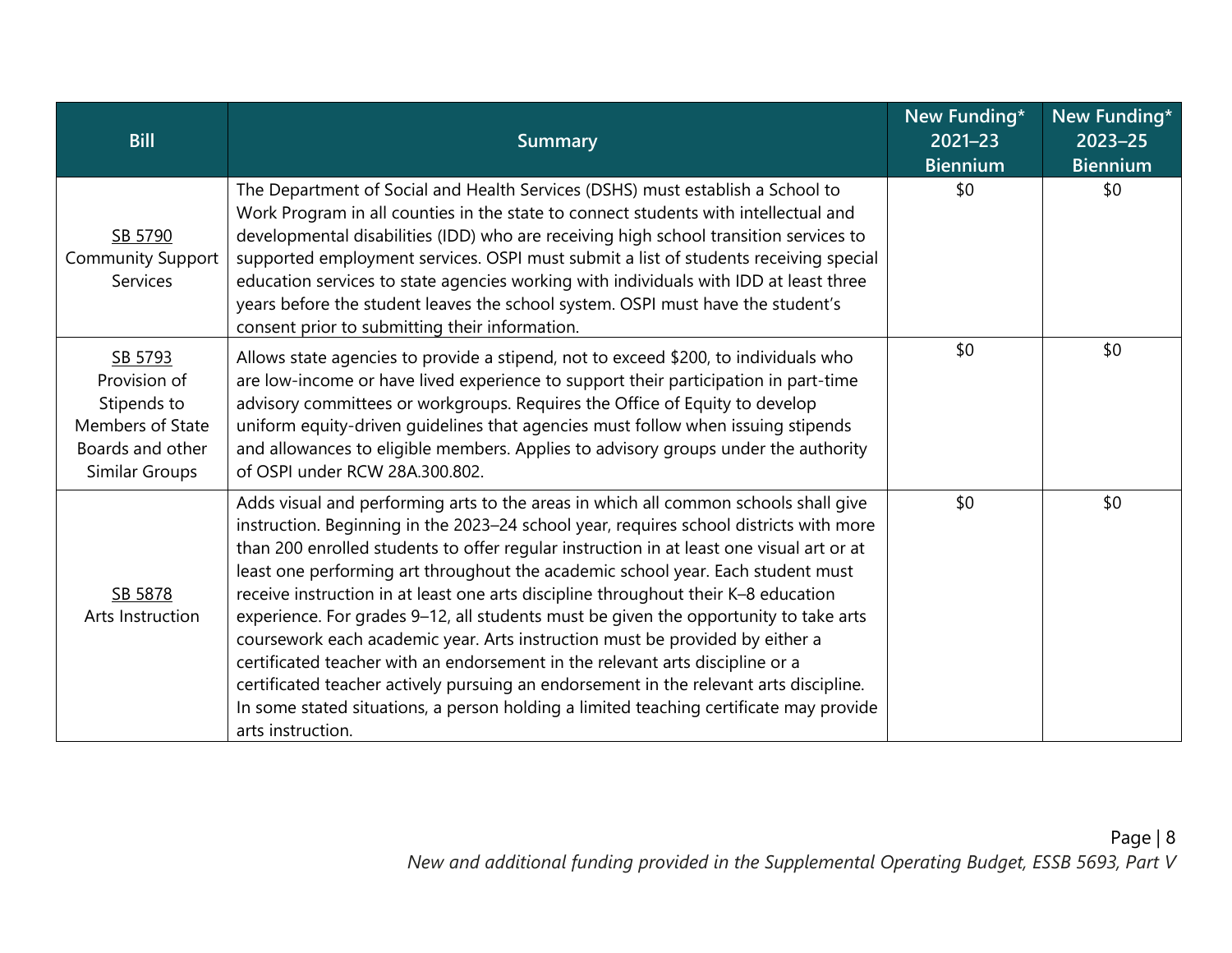| <b>Bill</b>          | <b>Summary</b>                                                                          | New Funding*<br>$2021 - 23$<br><b>Biennium</b> | New Funding*<br>$2023 - 25$<br><b>Biennium</b> |
|----------------------|-----------------------------------------------------------------------------------------|------------------------------------------------|------------------------------------------------|
| SB 5883              | Authorizes an unaccompanied homeless youth who is a minor patient who is not            | \$0                                            | \$0                                            |
| Homeless Youth       | otherwise authorized to provide informed consent and is unable to obtain informed       |                                                |                                                |
| <b>Health Care</b>   | consent from a school nurse, school counselor, or homeless student liaison to           |                                                |                                                |
|                      | provide informed consent for non-emergency, outpatient, and primary care services.      |                                                |                                                |
| SSB 5933             | Establishes a school seismic safety grant program for school districts and state-tribal | \$91,439,000                                   | \$0                                            |
| School Seismic       | education compact schools for remediation of seismic or tsunami hazards in              |                                                |                                                |
| <b>Safety Grants</b> | qualifying buildings.                                                                   |                                                |                                                |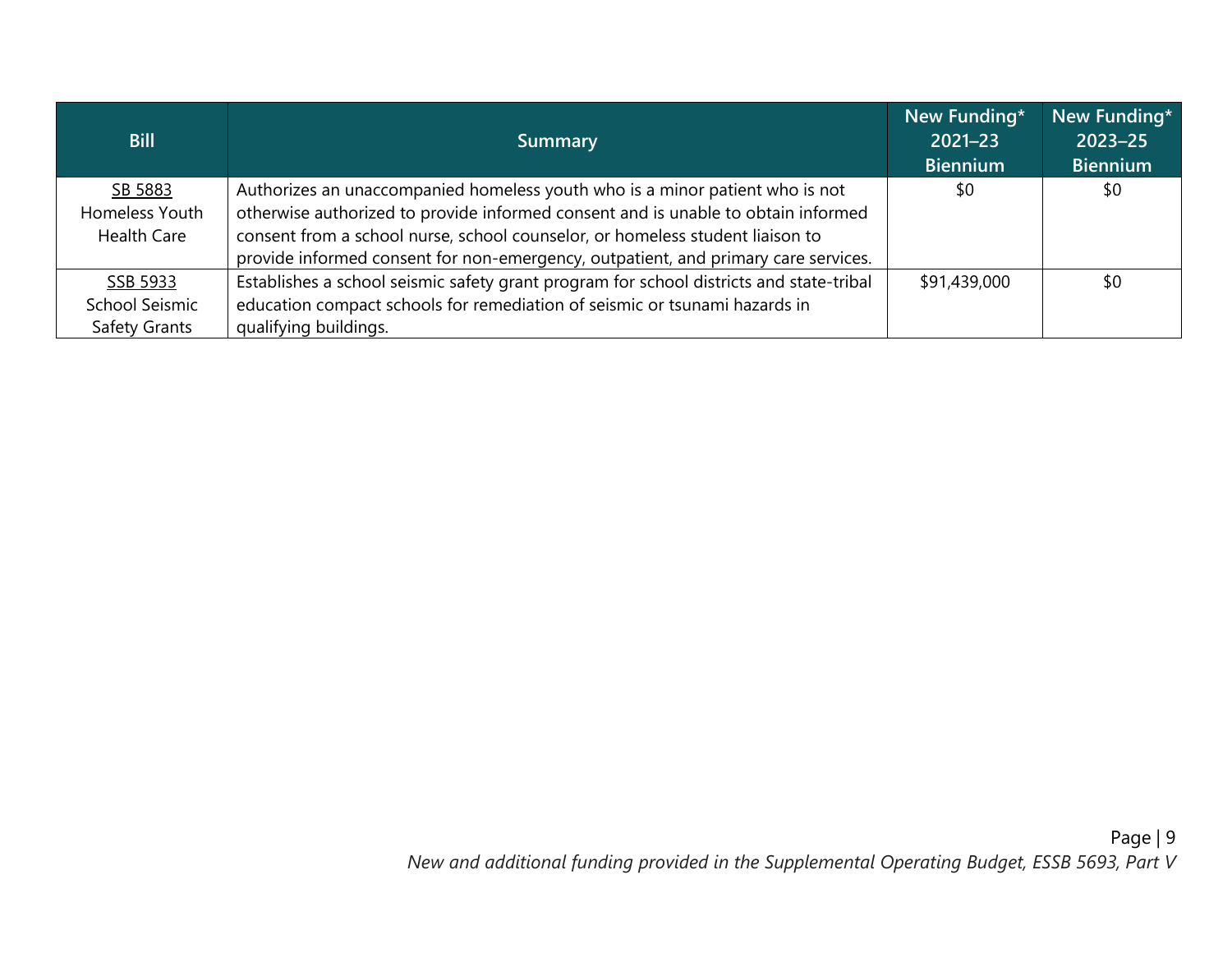### **2022 SUPPLEMENTAL OPERATING BUDGET PROVISOS**

| <b>Reference (ESSB</b><br>5693)                     | <b>Summary</b>                                                                                                                                                                                                                                                                                                                  | <b>New</b><br><b>Funding for</b><br>$2021 - 23$ | <b>New</b><br><b>Funding for</b><br>$2023 - 25$ |
|-----------------------------------------------------|---------------------------------------------------------------------------------------------------------------------------------------------------------------------------------------------------------------------------------------------------------------------------------------------------------------------------------|-------------------------------------------------|-------------------------------------------------|
| 501(1)(a)<br><b>OSPI Base</b><br>Operations         | Provides funding solely for the operation and expenses of OSPI.                                                                                                                                                                                                                                                                 | <b>Biennium</b><br>\$1,300,000                  | <b>Biennium</b><br>\$2,600,000                  |
| 501(1)(a)(x)<br>Climate Science                     | Provides funding solely for a climate science curriculum staff position within OSPI.<br>Requires the integration of climate change content into the Washington state learning<br>standards across subject areas and grade levels.                                                                                               | \$200,000                                       | \$400,000                                       |
| 501(1)(e)<br>Military Student<br>Compact            | Makes increases to the military compact on educational opportunity for military children.                                                                                                                                                                                                                                       | \$35,000                                        | \$70,000                                        |
| 501(1)(t)<br>Social Worker<br>Support               | Requires OSPI to provide centralized support and coordination, including supervision and<br>training, for social workers hired by or contracting with school districts.                                                                                                                                                         | \$70,000                                        | \$0                                             |
| 501(3)(h)(i)<br>Crisis Response<br>Workgroup        | Requires OSPI to convene a workgroup to identify trauma-informed strategies,<br>approaches, and curricula for supporting students in distress and with challenging<br>behaviors that prioritize relational safety.                                                                                                              | \$200,000                                       | \$0                                             |
| $501(4)$ (bb)<br>Multi-Tiered<br>Systems of Support | Requires OSPI to contract for regional multi-tiered systems of support (MTSS)<br>implementation specialists to help districts administer MTSS assessments and adopt<br>evidence-based strategies that address the specific academic, social, emotional, and<br>behavioral health needs of students exacerbated by the pandemic. | \$3,500,000                                     | \$0                                             |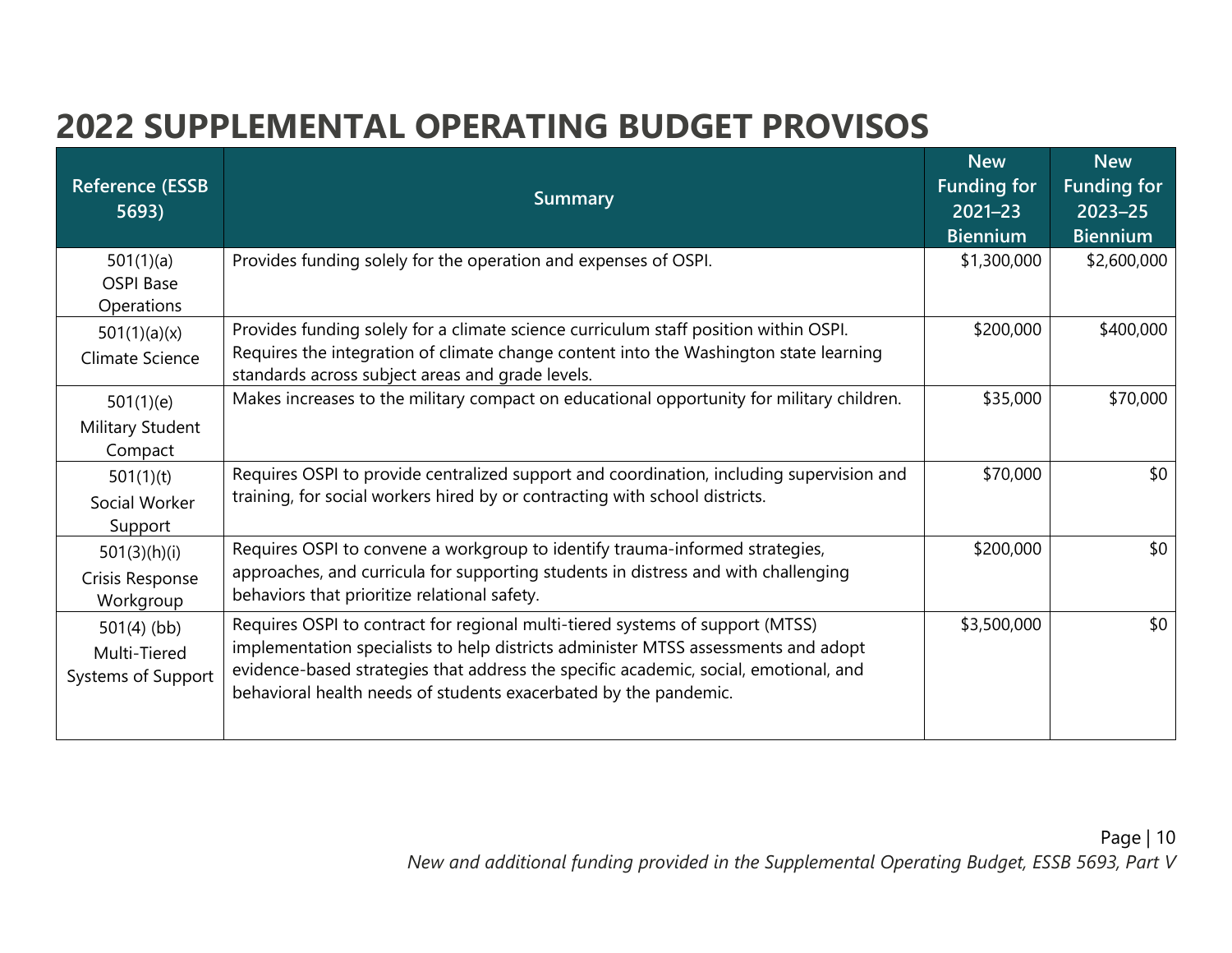| <b>Reference (ESSB</b><br>5693)                           | <b>Summary</b>                                                                                                                                                                                                                                                                                                                                                                                                                                                                                                                                                                                                                                                                                                                                                                                                                                                                                                                                                                     | <b>New</b><br><b>Funding for</b><br>2021-23<br><b>Biennium</b> | <b>New</b><br><b>Funding for</b><br>$2023 - 25$<br><b>Biennium</b> |
|-----------------------------------------------------------|------------------------------------------------------------------------------------------------------------------------------------------------------------------------------------------------------------------------------------------------------------------------------------------------------------------------------------------------------------------------------------------------------------------------------------------------------------------------------------------------------------------------------------------------------------------------------------------------------------------------------------------------------------------------------------------------------------------------------------------------------------------------------------------------------------------------------------------------------------------------------------------------------------------------------------------------------------------------------------|----------------------------------------------------------------|--------------------------------------------------------------------|
| $501(4)$ (dd)<br>Support for Small<br>Schools             | Provides funding solely for support to small school districts and public schools receiving<br>allocations under Chapters 28A.710 and 28A.715 RCW that have less than 800 enrolled<br>students, are located in urban or suburban areas, and budgeted for less than \$18,000 per<br>pupil in General Fund expenditures in the 2021-22 school year.                                                                                                                                                                                                                                                                                                                                                                                                                                                                                                                                                                                                                                   | \$8,341,000                                                    | \$0                                                                |
| 501 $(4)$ (ee) $(i)$<br>Sexual Assault                    | Provides funding solely for OSPI to assist sexual assault survivors in Washington's public<br>schools. Funding must be used to: Research best practices, conduct listening sessions<br>across the state, update model protocols for responding to sexual assault and supporting<br>survivors in schools, develop a plan for deploying victim-centered trauma-informed<br>administrators and counselors, and review current legal requirements. Additionally, OSPI<br>must:<br>Consult with the Department of Children, Youth, and Families; law enforcement;<br>and national and state organizations supporting the interests of sexual assault<br>survivors and others and,<br>Submit to the Governor and the appropriate committees of the Legislature a<br>preliminary report by December 1, 2022.<br>It is the intent of the Legislature to provide funding for OSPI to submit a final report,<br>including a summary of its findings and recommendations, by October 1, 2023. | \$80,000                                                       | \$0\$                                                              |
| $501(4)$ (ff)<br>Chinese American<br><b>History Month</b> | Requires OSPI to create and distribute promotional and educational materials to school<br>districts for Americans of Chinese descent history month.                                                                                                                                                                                                                                                                                                                                                                                                                                                                                                                                                                                                                                                                                                                                                                                                                                | \$25,000                                                       | \$0\$                                                              |
| 501(4)(z)<br>Math Pathways<br>Pilot                       | Provides funding for OSPI to develop and implement a mathematics pathways pilot to<br>modernize Algebra II.                                                                                                                                                                                                                                                                                                                                                                                                                                                                                                                                                                                                                                                                                                                                                                                                                                                                        | \$553,000                                                      | \$159,000                                                          |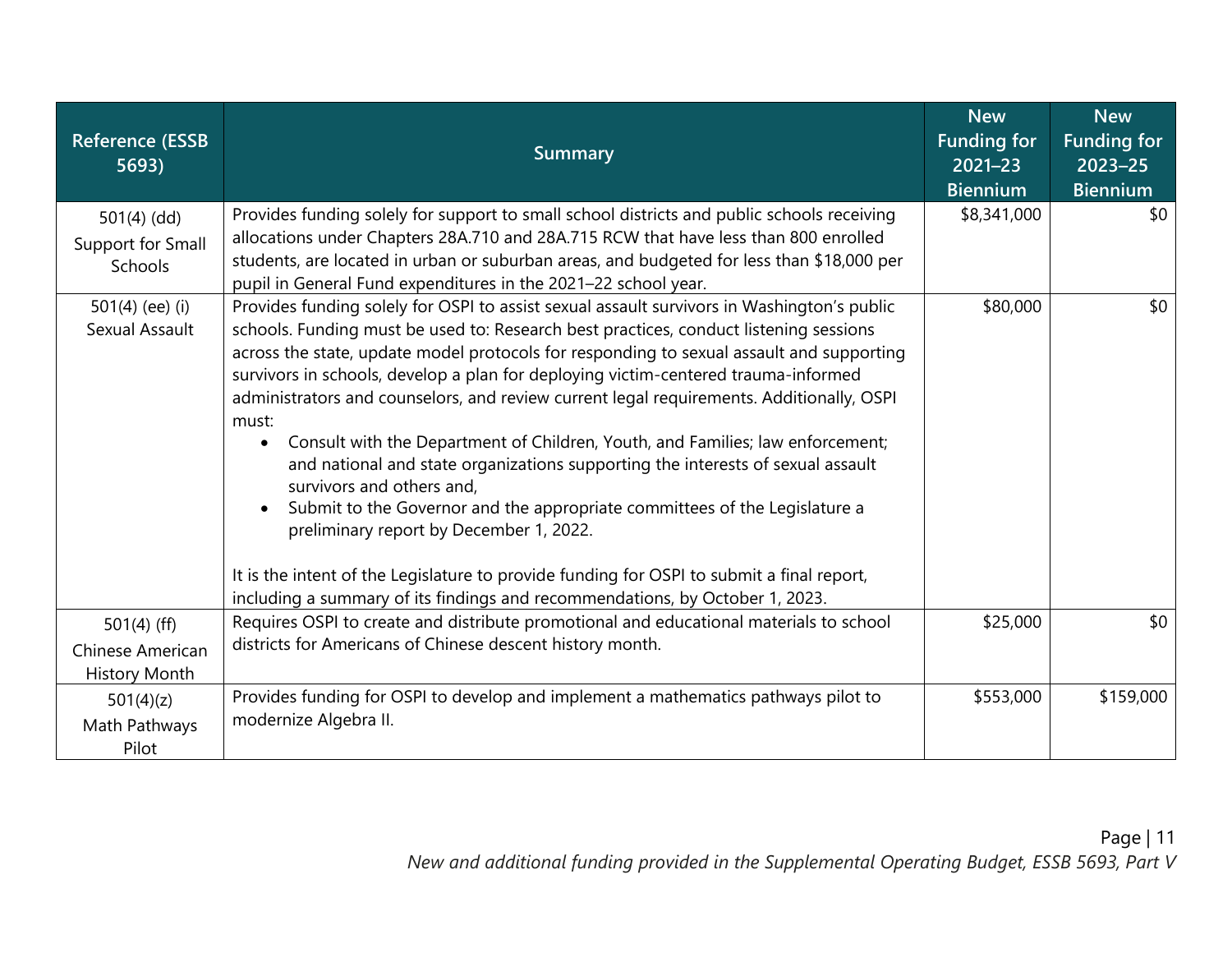| <b>Reference (ESSB</b><br>5693)                         | <b>Summary</b>                                                                                                                                                                                                                | <b>New</b><br><b>Funding for</b><br>$2021 - 23$<br><b>Biennium</b> | <b>New</b><br><b>Funding for</b><br>$2023 - 25$<br><b>Biennium</b> |
|---------------------------------------------------------|-------------------------------------------------------------------------------------------------------------------------------------------------------------------------------------------------------------------------------|--------------------------------------------------------------------|--------------------------------------------------------------------|
| 501(5)(e)<br>Healthcare<br>Simulation Labs              | Requires OSPI to administer grants to skill centers for nursing programs to purchase or<br>upgrade simulation laboratory equipment.                                                                                           | \$3,600,000                                                        | \$0                                                                |
| $501(4)$ (gg)<br><b>Behavioral Health</b><br>Pilot      | Requires OSPI to contract with a community-based youth development nonprofit<br>organization for a pilot program to provide behavioral health support for youth and<br>trauma-informed, culturally responsive staff training. | \$1,000,000                                                        | \$0                                                                |
| $501(4)$ (hh)<br>Media Literacy<br>Ambassador           | Requires OSPI to establish a media literacy and digital citizenship ambassador program to<br>promote the integration of media literacy and digital citizenship instruction.                                                   | \$300,000                                                          | \$600,000                                                          |
| 504(18)<br>Summer Running<br><b>Start Rules</b>         | Requires OSPI to adopt rules to fund the participating student's enrollment in Running<br>Start courses during the summer term.                                                                                               | \$0                                                                | \$0                                                                |
| 506(1)<br>Inflation<br>Adjustment                       | Inflation is increased to 5.5% in the 2022-23 school year to align with actual Implicit Price<br>Deflator inflation since the 2017-18 school year.                                                                            | \$236,313,000                                                      | \$629,547,000                                                      |
| 507(12)<br>Special<br>Transportation                    | Provides transportation safety net funding to school districts with a demonstrated need<br>for additional transportation funding for special passengers.                                                                      | \$13,000,000                                                       | \$0                                                                |
| 508(6)<br>Minimally<br>Processed Food<br>Reimbursements | Reimburses local educational agency expenditures for the acquisition of unprocessed or<br>minimally processed domestic food products from the U.S. Department of Agriculture.                                                 | \$18,223,000                                                       | \$0                                                                |
| 508(7)<br>Domestic Local<br>Food Purchases              | Provides funding to assist in the purchase of domestic local foods for distribution to<br>schools from the U.S. Department of Agriculture.                                                                                    | \$3,645,000                                                        | \$0                                                                |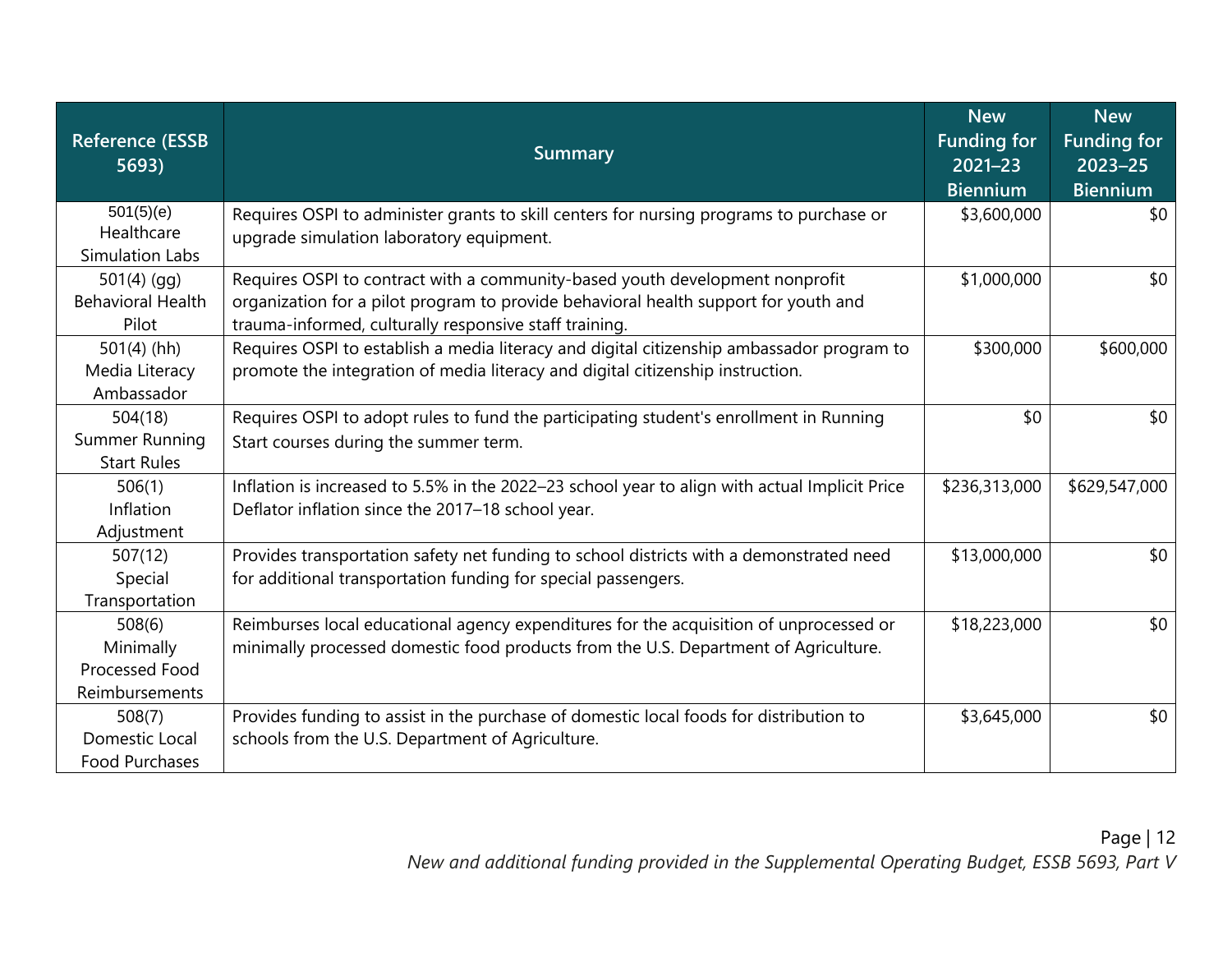| <b>Reference (ESSB</b><br>5693)                              | <b>Summary</b>                                                                                                                                                                                                                                                                                                                                                                                 | <b>New</b><br><b>Funding for</b><br>$2021 - 23$<br><b>Biennium</b> | <b>New</b><br><b>Funding for</b><br>$2023 - 25$<br><b>Biennium</b> |
|--------------------------------------------------------------|------------------------------------------------------------------------------------------------------------------------------------------------------------------------------------------------------------------------------------------------------------------------------------------------------------------------------------------------------------------------------------------------|--------------------------------------------------------------------|--------------------------------------------------------------------|
| 509(8)<br>Seattle Children's<br><b>Teachers Aids</b>         | Increases funding to support teachers and aides at Seattle Children's Hospital.                                                                                                                                                                                                                                                                                                                | \$319,000                                                          | \$638,000                                                          |
| 510 (10)<br>Learning Device<br>Grants                        | Increases funding for educational service districts to provide technology consultation,<br>procurement, and training.                                                                                                                                                                                                                                                                          | \$19,000                                                           | \$0                                                                |
| 512(11)<br>Institutional<br><b>Education Cohorts</b>         | Provides funding to support instruction in cohorts of students grouped by similar age and<br>academic levels.                                                                                                                                                                                                                                                                                  | \$500,000                                                          | \$800,000                                                          |
| 522(4)(c)<br><b>Next Generation</b><br><b>Science Grants</b> | Requires OSPI to provide grants to school districts and educational service districts for<br>science teacher training in the Next Generation Science Standards, including training in<br>the Climate Science Standards.                                                                                                                                                                        | \$2,000,000                                                        | \$4,000,000                                                        |
| $522(13)$ (b)<br>One-One<br>Mentoring, COVID                 | Requires OSPI to contract with a Washington-based nonprofit organization that provides<br>one-to-one mentoring through a volunteer supported network for disadvantaged youth<br>facing academic and personal challenges.                                                                                                                                                                       | \$38,000                                                           | \$0                                                                |
| 522(28)<br>Highline Pre-<br>Apprenticeships                  | Provides funding for a pre-apprenticeship program. Students from Highline Public Schools<br>and neighboring school districts in south King County are eligible for the program.                                                                                                                                                                                                                | \$450,000                                                          | \$0                                                                |
| 522(32)<br><b>Mascot Grants</b>                              | Provides funding for transitional support grants to school districts to support schools that<br>incur costs transitioning from Native American school mascots, logos, or team names<br>under Section 3 of House Bill 1356 (2021).                                                                                                                                                              | \$4,500,000                                                        | \$0                                                                |
| 522(33)<br>Outdoor Learning<br>Grants                        | Provides funding for an outdoor learning grant program which consists of two types of<br>grants: (i) Allocation-based grants for school districts to develop or support outdoor<br>educational experiences; and (ii) Competitive grants for outdoor education providers that<br>are designed to support existing capacity and to increase future capacity for outdoor<br>learning experiences. | \$10,000,000                                                       | \$40,000,000                                                       |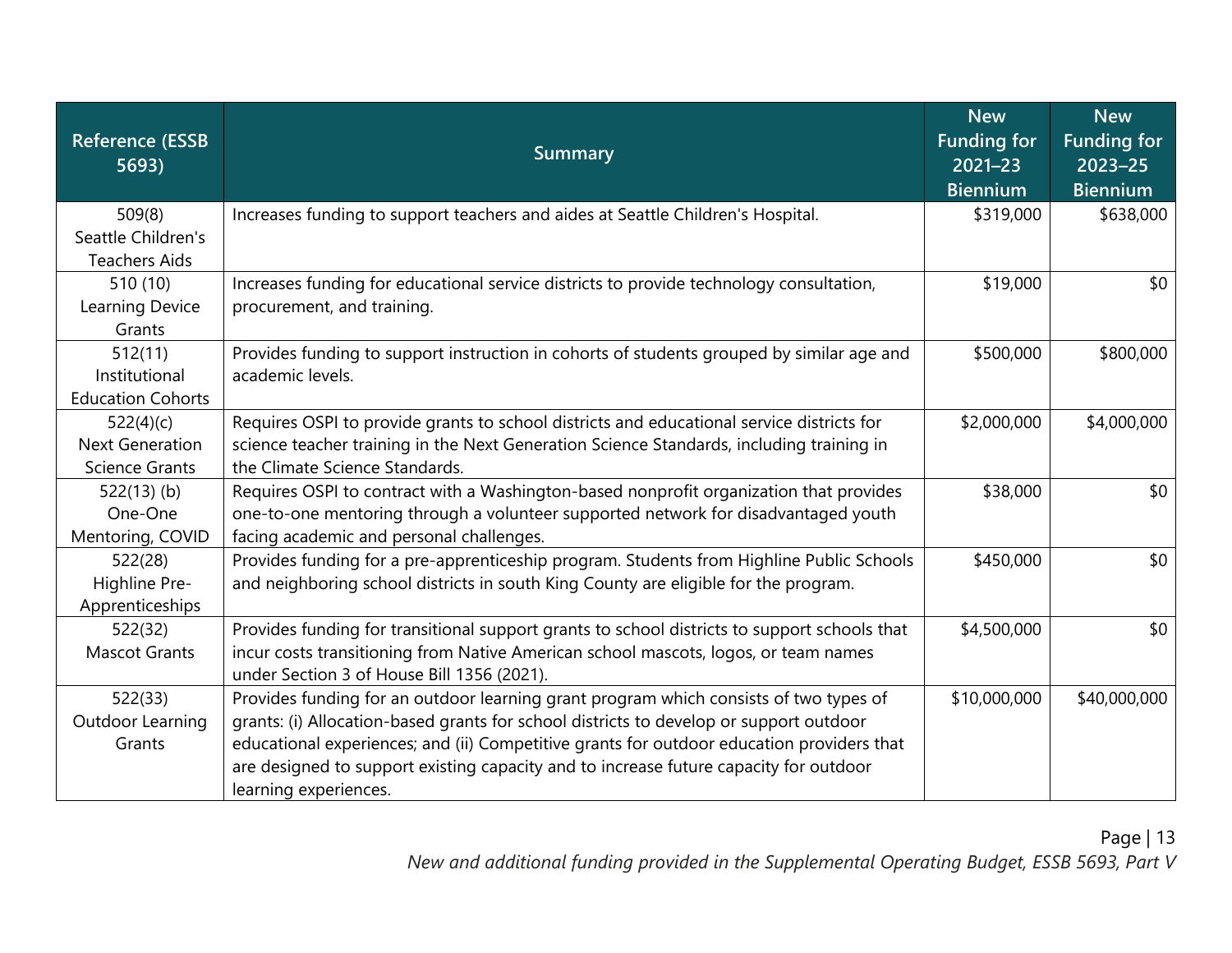| <b>Reference (ESSB</b><br>5693) | <b>Summary</b>                                                                              | <b>New</b><br><b>Funding for</b><br>$2021 - 23$<br><b>Biennium</b> | <b>New</b><br><b>Funding for</b><br>$2023 - 25$<br><b>Biennium</b> |
|---------------------------------|---------------------------------------------------------------------------------------------|--------------------------------------------------------------------|--------------------------------------------------------------------|
| 522(34)                         | Provides funding for an education and workforce pathway pilot program at the Northwest      | \$250,000                                                          | \$0                                                                |
| Northwest Career                | Career and Technical Academy.                                                               |                                                                    |                                                                    |
| Technology                      |                                                                                             |                                                                    |                                                                    |
| <b>Workforce Pilot</b>          |                                                                                             |                                                                    |                                                                    |
| Project                         |                                                                                             |                                                                    |                                                                    |
| 522(35)                         | Requires OSPI to administer grants to school districts for a plant-based school meals pilot | \$150,000                                                          | \$0                                                                |
| Plant-based Meals               | program.                                                                                    |                                                                    |                                                                    |
| 522(36)                         | Provides funding for before and after school programming to low-income elementary           | \$148,000                                                          | \$0                                                                |
| Tukwila After                   | school students in the Tukwila School District.                                             |                                                                    |                                                                    |
| School                          |                                                                                             |                                                                    |                                                                    |
| 522(37)                         | Requires Tacoma Public Schools to identify specific career-relevant coursework and facility | \$250,000                                                          | \$0                                                                |
| Tacoma Maritime                 | needs for the development of a comprehensive maritime-focused career and technical          |                                                                    |                                                                    |
|                                 | education program in the south Puget Sound area.                                            |                                                                    |                                                                    |
| 522(38)                         | Requires OSPI to contract with an organization to expand the senior support initiative that | \$250,000                                                          | \$0                                                                |
| <b>Tacoma Seniors</b>           | helps high school seniors in Tacoma Public Schools navigate their postsecondary pathway     |                                                                    |                                                                    |
| Support                         | options.                                                                                    |                                                                    |                                                                    |
| 522(39)                         | Requires OSPI to contract with a nonprofit organization to develop and provide a Latino     | \$250,000                                                          | \$0                                                                |
| Latino Gang                     | youth-on-youth gang violence prevention program for students in Moses Lake and              |                                                                    |                                                                    |
| <b>Violence Prevention</b>      | Federal Way.                                                                                |                                                                    |                                                                    |
| 522(40)                         | Provides funding for OSPI to administer a pilot program to subsidize eligible dual or       | \$500,000                                                          |                                                                    |
| <b>Dual Enrollment</b>          | concurrent enrollment course costs for students who qualify for free or reduced-price       |                                                                    | \$0                                                                |
| Pilot                           | meals and are participating in dual enrollment courses offered by one of three community    |                                                                    |                                                                    |
|                                 | colleges designated by OSPI and the State Board for Community and Technical Colleges.       |                                                                    |                                                                    |
| 522(41)                         | Requires OSPI to contract with a nonprofit organization to establish a workforce pilot      | \$468,000                                                          |                                                                    |
| Vancouver                       | program with Vancouver Public Schools that provides targeted training to expand the         |                                                                    | \$0                                                                |
| <b>Workforce Pilot</b>          | school district's candidate pool for school bus drivers and paraeducators.                  |                                                                    |                                                                    |

*New and additional funding provided in the Supplemental Operating Budget, ESSB 5693, Part V*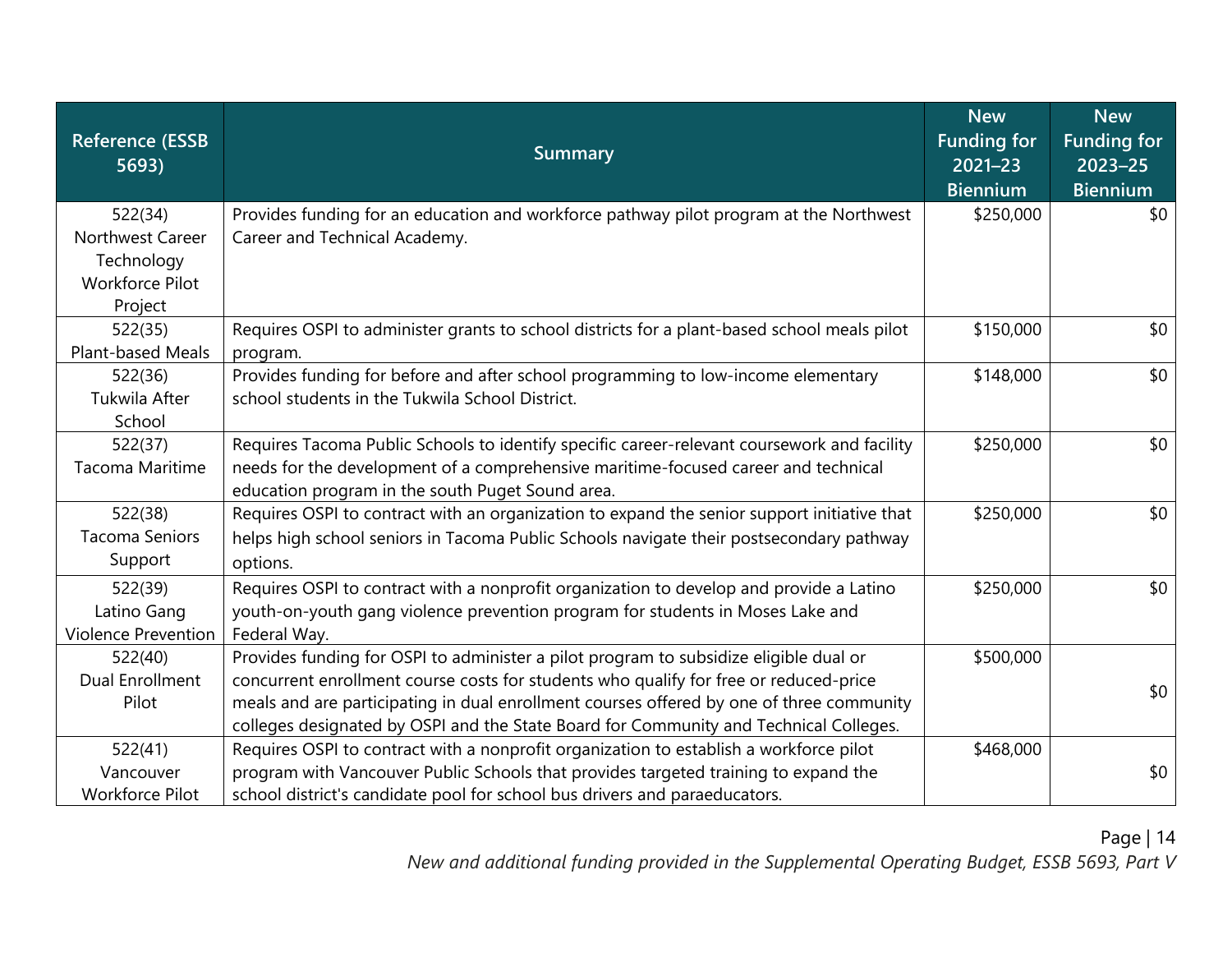| <b>Reference (ESSB</b><br>5693) | <b>Summary</b>                                                                                | <b>New</b><br><b>Funding for</b><br>$2021 - 23$<br><b>Biennium</b> | <b>New</b><br><b>Funding for</b><br>$2023 - 25$<br><b>Biennium</b> |
|---------------------------------|-----------------------------------------------------------------------------------------------|--------------------------------------------------------------------|--------------------------------------------------------------------|
| 522(42)                         | Requires OSPI to contract with the Association of Washington School Principals to provide     | \$250,000                                                          |                                                                    |
| Principal                       | support, mentoring, mediation, and professional learning services to school principals and    |                                                                    | \$0                                                                |
| Mentoring                       | assistant principals in the greater Seattle area.                                             |                                                                    |                                                                    |
| 522(45)                         | Provides funding for OSPI to administer grants to school districts, charter schools, and      | \$1,000,000                                                        |                                                                    |
| K-12 Intensive                  | state-tribal education compact schools to establish K-12 intensive tutoring programs.         |                                                                    |                                                                    |
| Tutoring                        | Grants shall be used to recruit, train, and hire tutors to provide one-on-one tutoring        |                                                                    | \$0                                                                |
|                                 | services to K-12 students experiencing learning loss as a result of the COVID-19<br>pandemic. |                                                                    |                                                                    |
| 522(46)                         | Requires OSPI to distribute grants to school districts that identify Running Start students   | \$3,000,000                                                        | \$6,000,000                                                        |
| After-Exit Running              | who have exceeded maximum enrollment under Running Start formulas and high school             |                                                                    |                                                                    |
| <b>Start Grants</b>             | graduates who have 15 or fewer college credits to earn before meeting associate degree        |                                                                    |                                                                    |
|                                 | requirements.                                                                                 |                                                                    |                                                                    |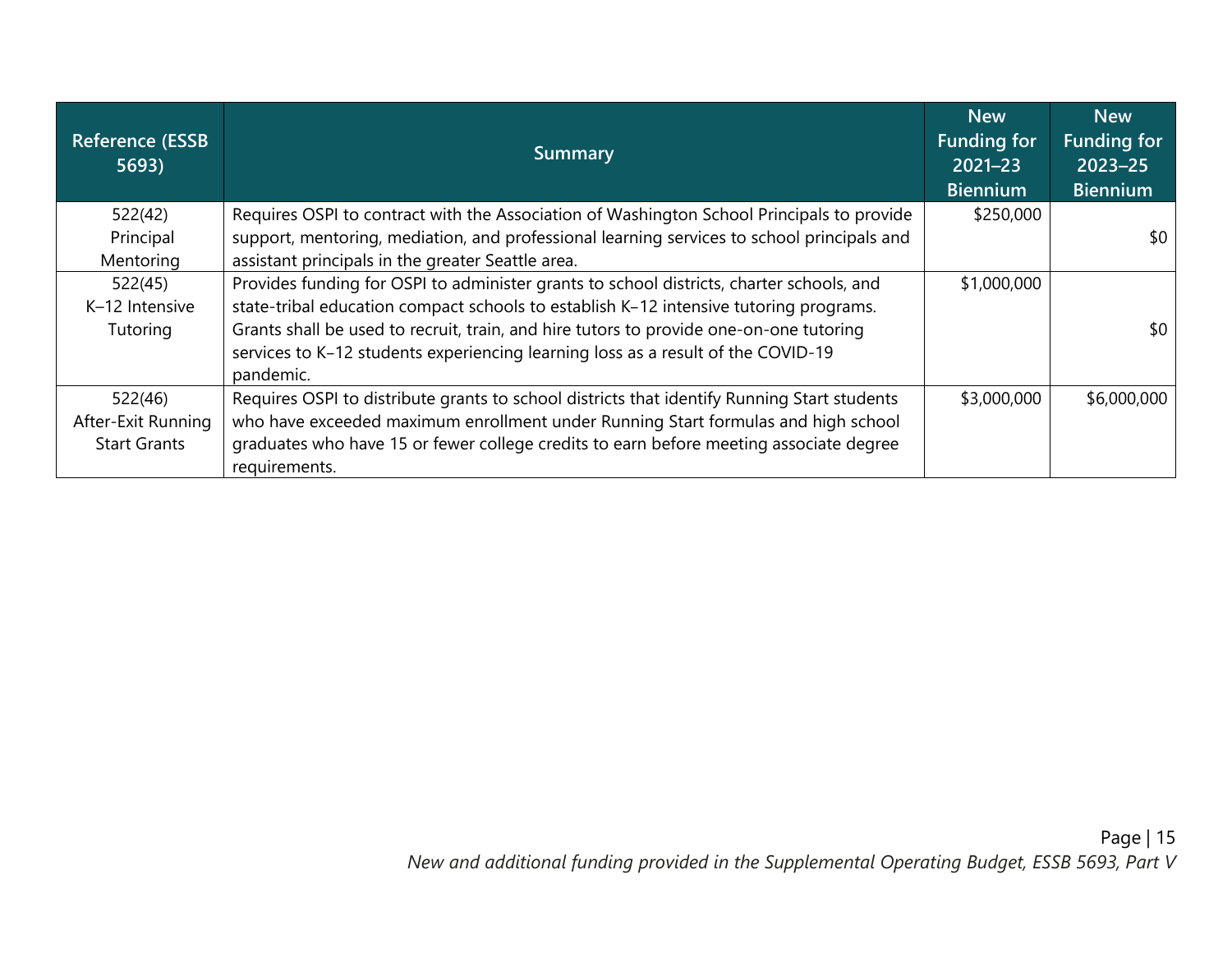#### **2022 CAPITAL BUDGET (SSB 5651)**

| <b>SSB 5651</b>    | <b>Summary</b>                                                                                                                                                                                                                         |              |
|--------------------|----------------------------------------------------------------------------------------------------------------------------------------------------------------------------------------------------------------------------------------|--------------|
|                    |                                                                                                                                                                                                                                        |              |
| Sec. 5003, pg. 156 | Funding for the West Sound Technical Skill Center campus modernization. Funding will restore<br>West Sound's main campus, which has not received any state funding in nearly 50 years.                                                 | \$10,900,000 |
| Sec. 5005, pg. 158 | Small District and Tribal Compact School Modernization Grants for critical infrastructure repairs<br>to school building systems.                                                                                                       | \$7,600,000  |
| Sec. 5007, pg. 160 | Standing funding pool for emergency and urgent repairs to school buildings statewide.                                                                                                                                                  | \$1,700,000  |
| Sec. 5008, pg. 163 | Funding for the School Seismic Safety Retrofit Grant Program established by ESSB 5933 (2022).<br>Funding will be awarded to school buildings in high seismic risk areas or tsunami inundation<br>zones.                                | \$91,400,000 |
| Sec. 5008, pg. 163 | Funds six outstanding school seismic safety retrofit projects approved by the Legislature in the<br>2020 Supplemental Capital Budget.                                                                                                  | \$8,600,000  |
| Sec. 5009, pg. 163 | Funds to remediate toxic T-12 lighting ballasts in school buildings.                                                                                                                                                                   | \$1,500,000  |
| Sec. 5010, pg. 164 | Infrastructure repair grants for school buildings including Almira School District, Nooksack Valley<br>School District Centralia School District, John Muir Elementary School, Republic High School, and<br>Wahkiakum School District. | \$21,600,000 |
| Sec. 5012, pg. 166 | Pierce College classrooms at the New Bethel High School, providing college-level course access<br>to students in Pierce County.                                                                                                        | \$1,600,000  |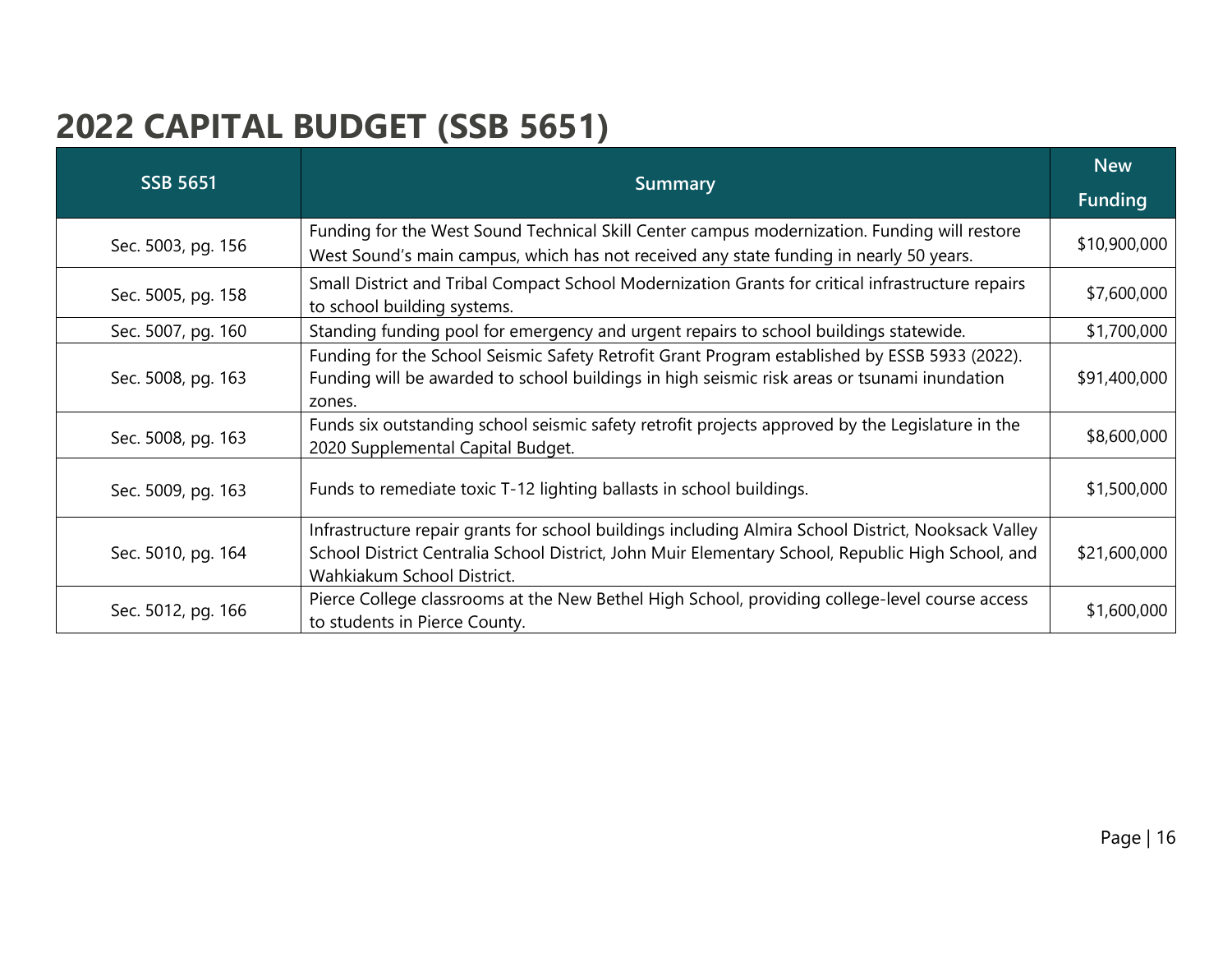# **LEGAL NOTICE**

#### *Except where otherwise noted, this work by the [Office of Superintendent of Public](http://www.k12.wa.us/)*   $\odot$  $\left( \mathrm{cc}\right)$ *[Instruction](http://www.k12.wa.us/) is licensed under a [Creative Commons Attribution License](http://creativecommons.org/licenses/by/4.0/)*.

*Alternate material licenses with different levels of user permission are clearly indicated next to the specific content in the materials.* 

*This resource may contain links to websites operated by third parties. These links are provided for your convenience only and do not constitute or imply any endorsement or monitoring by OSPI.* 

*If this work is adapted, note the substantive changes and re-title, removing any Washington Office of Superintendent of Public Instruction logos. Provide the following attribution:*

*"This resource was adapted from original materials provided by the Office of Superintendent of Public Instruction. Original materials may be accessed at Legislative Priorities | OSPI (www.k12.wa.us) .*

*Please make sure that permission has been received to use all elements of this publication (images, charts, text, etc.) that are not created by OSPI staff, grantees, or contractors. This permission should be displayed as an attribution statement in the manner specified by the copyright holder. It should be made clear that the element is one of the "except where otherwise noted" exceptions to the OSPI open license.* 

*For additional information, please visit the [OSPI Interactive Copyright and Licensing Guide.](http://www.surveygizmo.com/s3/2689472/CopyrightLicensingGuide)*

*OSPI provides equal access to all programs and services without discrimination based on sex, race, creed, religion, color, national origin, age, honorably discharged veteran or military status, sexual orientation including gender expression or identity, the presence of any sensory, mental, or physical disability, or the use of a trained dog guide or service animal by a person with a disability. Questions and complaints of alleged discrimination should be directed to the Equity and Civil Rights Director at 360-725-6162 or P.O. Box 47200 Olympia, WA 98504-7200.*

*Download this material in PDF at Legislative Priorities | OSPI (www.k12.wa.us) This material is available in alternative format upon request. Contact the Resource Center at 888-595-3276, TTY 360- 664-3631. Please refer to this document number for quicker service: 22-0015.*